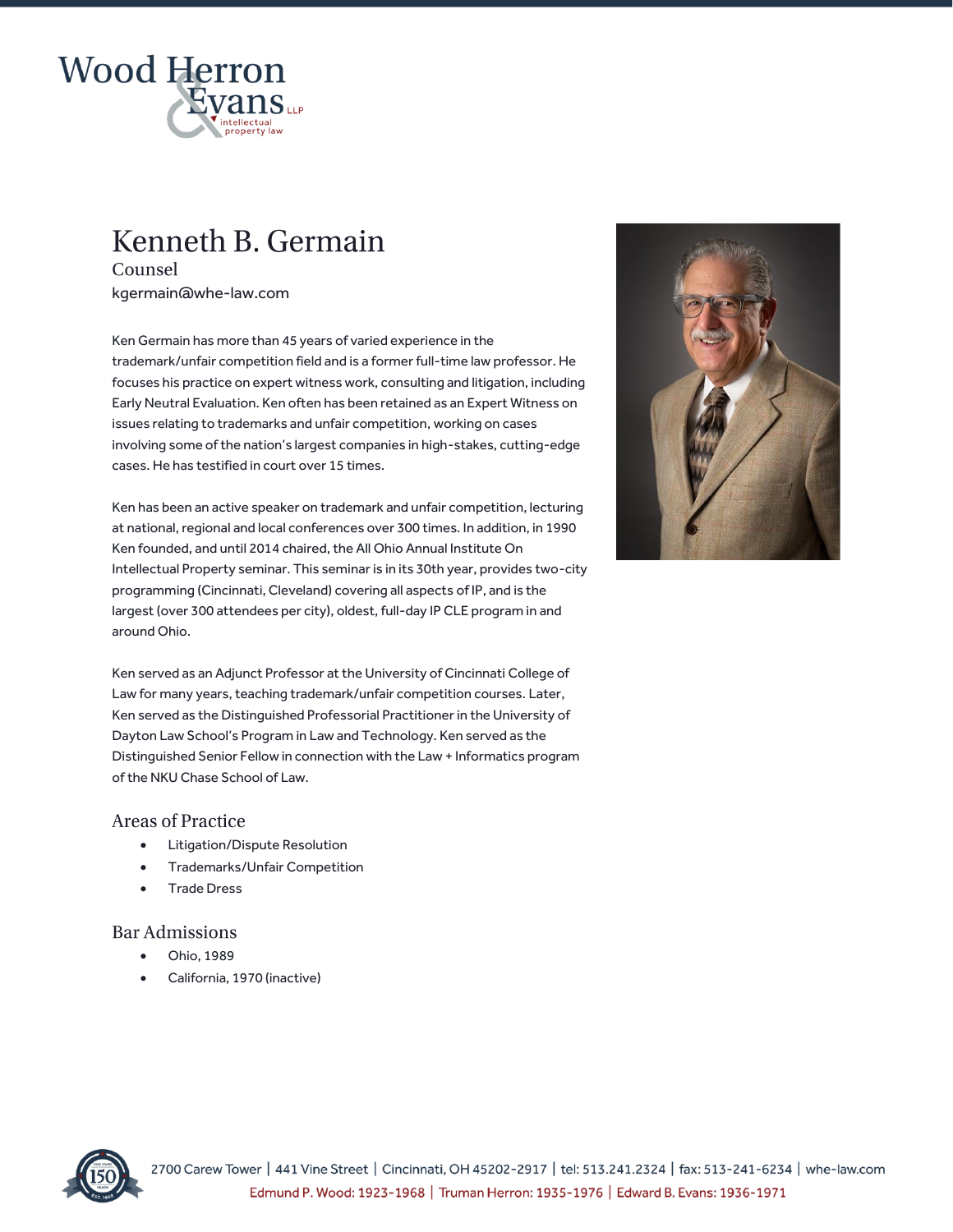

### Education

- **New York University School of Law**, New York, New York
	- $-$  J.D. 1969
	- Law Review: N.Y.U. Law Review, Associate Editor
- **Rutgers**, New Brunswick, New Jersey
	- A.B. magna cum laude 1966
	- Honors: Elected to Membership in Phi Beta Kappa

#### **Published Works**

- Over 25 publications.
- Lawyers Who Need Lawyers: When to Retain a Legal Expert in a Trademark/Unfair Competition Case, CorporateIntelligence.com.
- The Brave New World of Possibly Preclusive TTAB Proceedings: How Expert Testimony Can Strengthen Your Case, 90 Patent, Trademark & Copyright Journal 2104, May 22, 2015.
- Liability Theories Based on Trademark Ownership and Licensing, ch. 3(VI) in Ridesharing Law and Liability (ABA 2020, Z. Pyers and K. Steele, eds.), coauthored by S. Owens.

### Classes/Seminars

- Precedential Supreme Court And Appellate Court Cases On Trademarks and Unfair Competition: 2019-2020 In Review, 30th All Ohio Annual Institute On Intellectual Property [AOAIOIP] sponsored by the Cincinnati Bar Association and the Cleveland Intellectual Property Law Association, virtual presentation October 8, 2020.
- Using Virtual Early Neutral Evaluation To Speed Up And Reduce Costs In Resolving Trademark/Trade Dress Disputes In The COVID-19 Era", Practicing Law Institute Webinar entitled "Intellectual Property Law: Trademark and Copyright Review 2020", September 15, 2020.
- The Unconstitutionality of Overlapping Trade Dress and Design Patent Protection, Intellectual Property & Technology Law Lecture Series, Notre Dame Law School, South Bend, IN, October 28, 2019.
- Current Caselaw on "Traditional" Product Design Trade Dress: Focusing on Distinctiveness and Functionally, but Touching on Possible Preemption, Intellectual Property Law Institute sponsored by the Philadelphia Bar Institute, Philadelphia, PA, April 16, 2019.
- Precedential Circuit Court Cases On Trademarks and Unfair Competition: 2016-2017 Viewed From The Porch, 43rd Annual Intellectual Property Law Institute, Mackinac Island, MI, July 21, 2017.
- Is Friday the 13th an Unlucky Day for Uber and airbnb? Tort Liability for Trademark Licensors in the Sharing Economy, Dayton Intellectual Property Law Association, Dayton, OH, May 13, 2016.
- 2014-2015 Supreme Court and Circuit Court Cases on Trademarks and Unfair Competition, 2015 Midwest Intellectual Property Institute, Overland Park, KS, May 15, 2015.